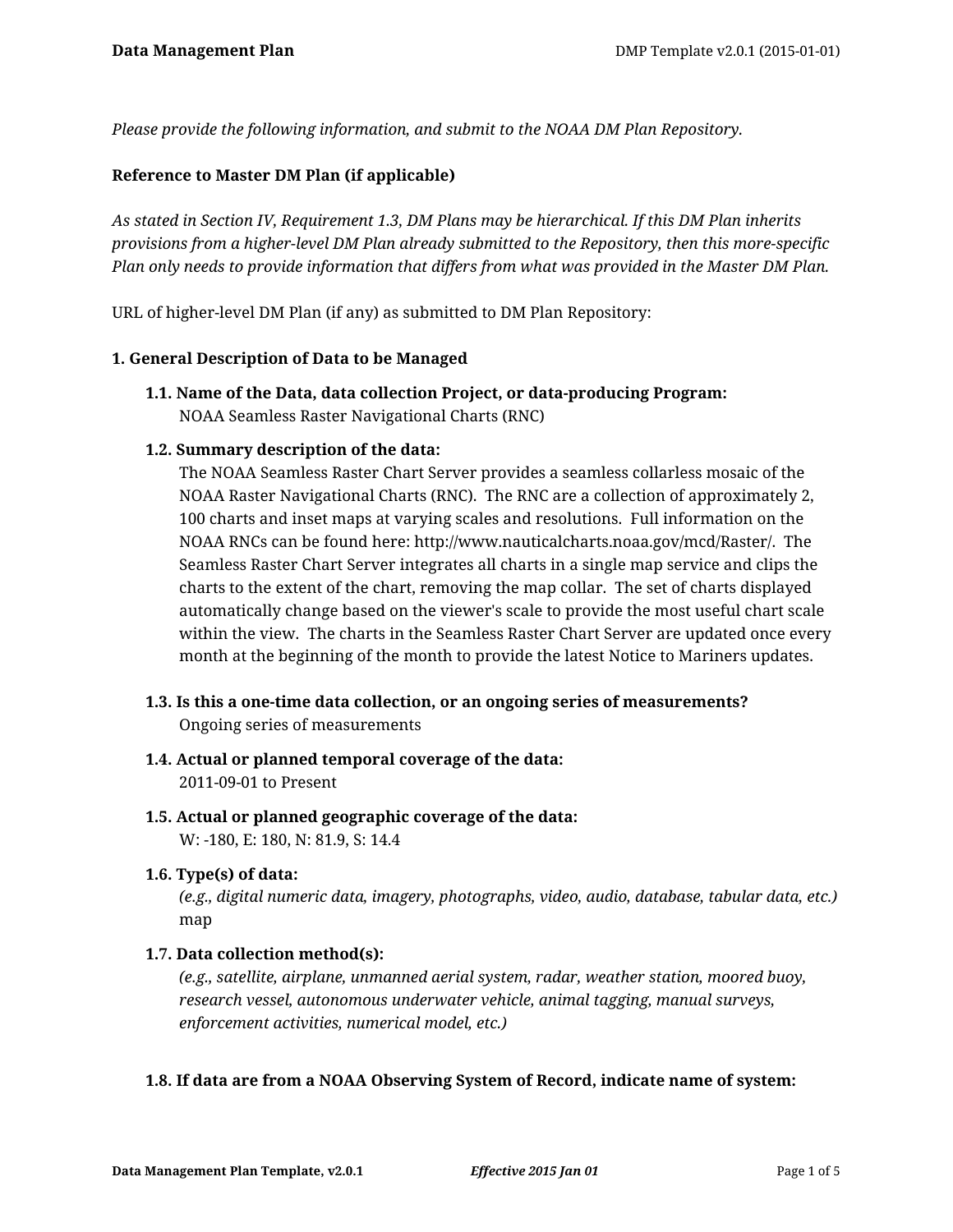**1.8.1. If data are from another observing system, please specify:**

#### **2. Point of Contact for this Data Management Plan (author or maintainer)**

**2.1. Name:**

Patrick Keown

- **2.2. Title:** Metadata Contact
- **2.3. Affiliation or facility:**
- **2.4. E-mail address:** patrick.keown@noaa.gov
- **2.5. Phone number:** 240-533-0031

# **3. Responsible Party for Data Management**

*Program Managers, or their designee, shall be responsible for assuring the proper management of the data produced by their Program. Please indicate the responsible party below.*

**3.1. Name:**

Jim Hawks

**3.2. Title:** Data Steward

# **4. Resources**

*Programs must identify resources within their own budget for managing the data they produce.*

**4.1. Have resources for management of these data been identified?**

# **4.2. Approximate percentage of the budget for these data devoted to data management ( specify percentage or "unknown"):**

# **5. Data Lineage and Quality**

*NOAA has issued Information Quality Guidelines for ensuring and maximizing the quality, objectivity, utility, and integrity of information which it disseminates.*

**5.1. Processing workflow of the data from collection or acquisition to making it publicly accessible** 

*(describe or provide URL of description):* Process Steps: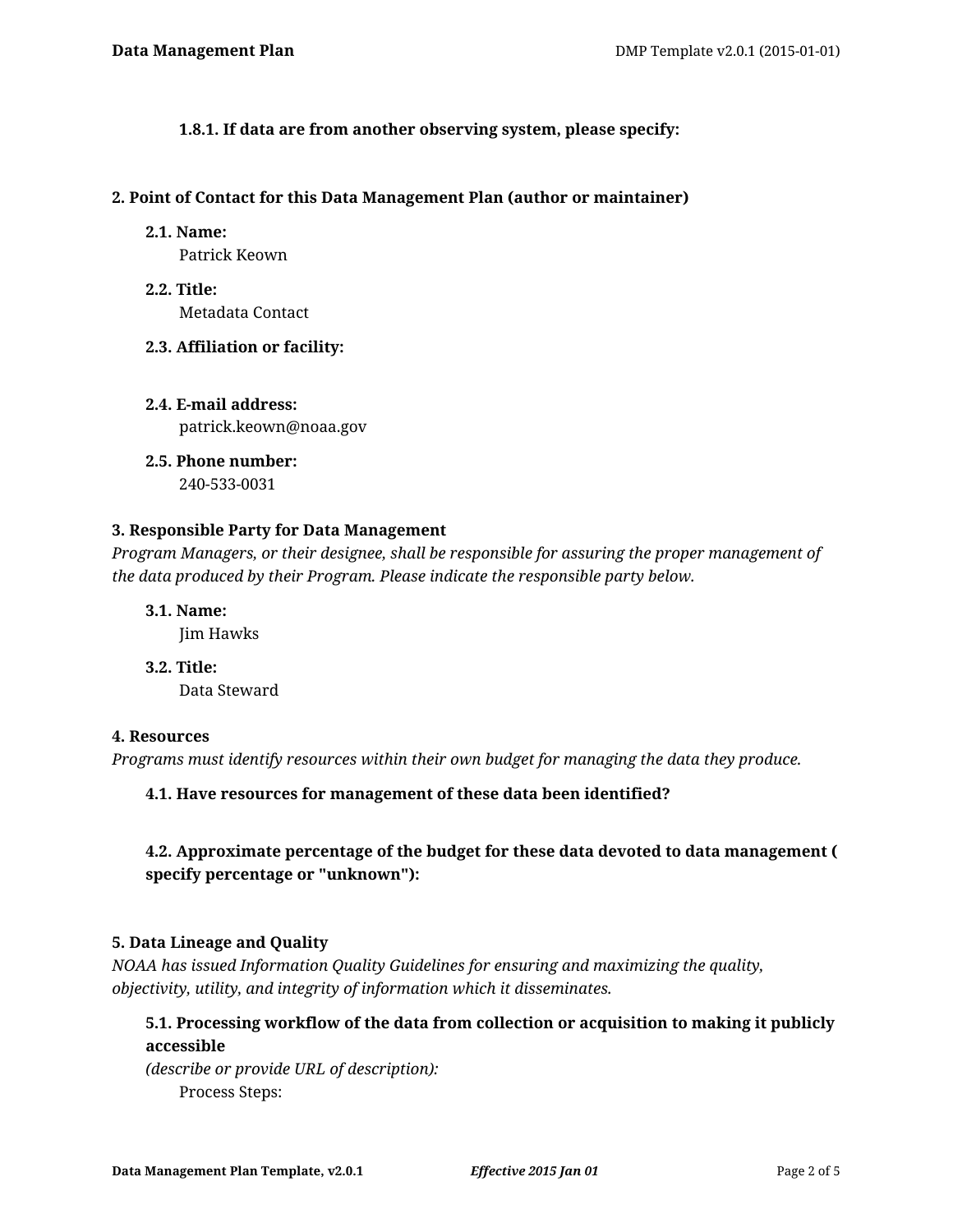- Once per month, at the beginning of the month, a complete set of all charts and inset maps are processed. Charts are reprojected to WGS84 Web Mercator ( Auxiliary Sphere) using the GDAL projection libraries. The map collars clipped onthe-fly during display using chart boundaries defined in http://www.charts.noaa. gov/RNCs/RNCProdCat.xml.

**5.1.1. If data at different stages of the workflow, or products derived from these data, are subject to a separate data management plan, provide reference to other plan:**

# **5.2. Quality control procedures employed (describe or provide URL of description):**

# **6. Data Documentation**

*The EDMC Data Documentation Procedural Directive requires that NOAA data be well documented, specifies the use of ISO 19115 and related standards for documentation of new data, and provides links to resources and tools for metadata creation and validation.*

# **6.1. Does metadata comply with EDMC Data Documentation directive?** No

# **6.1.1. If metadata are non-existent or non-compliant, please explain:**

Missing/invalid information:

- 1.7. Data collection method(s)
- 4.1. Have resources for management of these data been identified?

- 4.2. Approximate percentage of the budget for these data devoted to data management

- 5.2. Quality control procedures employed
- 7.1. Do these data comply with the Data Access directive?
- 7.1.1. If data are not available or has limitations, has a Waiver been filed?
- 7.1.2. If there are limitations to data access, describe how data are protected
- 7.3. Data access methods or services offered
- 7.4. Approximate delay between data collection and dissemination
- 8.1. Actual or planned long-term data archive location

- 8.3. Approximate delay between data collection and submission to an archive facility

- 8.4. How will the data be protected from accidental or malicious modification or deletion prior to receipt by the archive?

# **6.2. Name of organization or facility providing metadata hosting:**

NMFS Office of Science and Technology

#### **6.2.1. If service is needed for metadata hosting, please indicate:**

#### **6.3. URL of metadata folder or data catalog, if known:**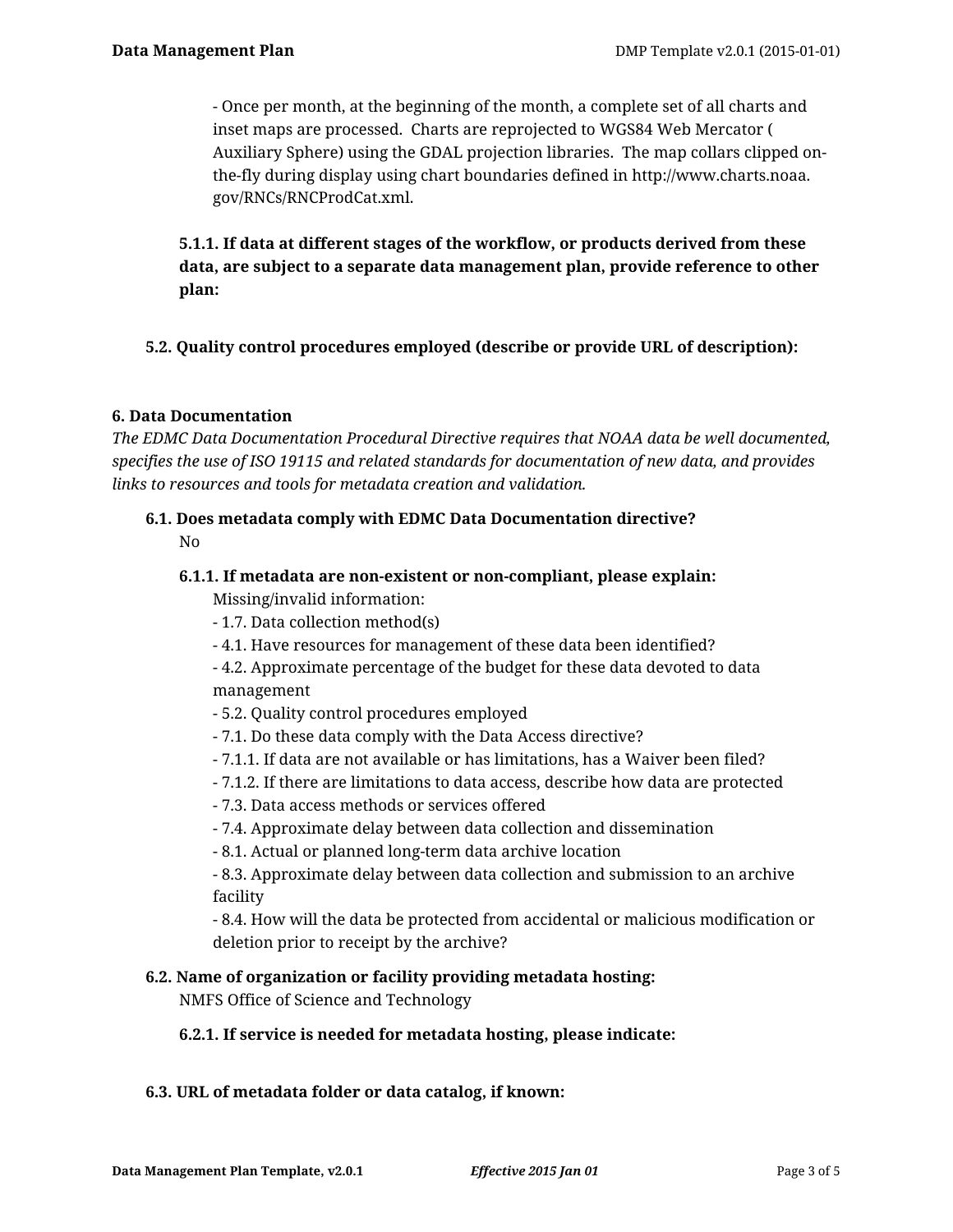https://www.fisheries.noaa.gov/inport/item/39984

### **6.4. Process for producing and maintaining metadata**

*(describe or provide URL of description):*

Metadata produced and maintained in accordance with the NOAA Data Documentation Procedural Directive: https://nosc.noaa.gov/EDMC/DAARWG/docs/EDMC\_PD-Data Documentation v1.pdf

# **7. Data Access**

*NAO 212-15 states that access to environmental data may only be restricted when distribution is explicitly limited by law, regulation, policy (such as those applicable to personally identifiable information or protected critical infrastructure information or proprietary trade information) or by security requirements. The EDMC Data Access Procedural Directive contains specific guidance, recommends the use of open-standard, interoperable, non-proprietary web services, provides information about resources and tools to enable data access, and includes a Waiver to be submitted to justify any approach other than full, unrestricted public access.*

**7.1. Do these data comply with the Data Access directive?**

**7.1.1. If the data are not to be made available to the public at all, or with limitations, has a Waiver (Appendix A of Data Access directive) been filed?**

**7.1.2. If there are limitations to public data access, describe how data are protected from unauthorized access or disclosure:**

**7.2. Name of organization of facility providing data access:** Office of Coast Survey (OCS)

**7.2.1. If data hosting service is needed, please indicate:**

**7.2.2. URL of data access service, if known:**

- **7.3. Data access methods or services offered:**
- **7.4. Approximate delay between data collection and dissemination:**

**7.4.1. If delay is longer than latency of automated processing, indicate under what authority data access is delayed:**

#### **8. Data Preservation and Protection**

*The NOAA Procedure for Scientific Records Appraisal and Archive Approval describes how to*